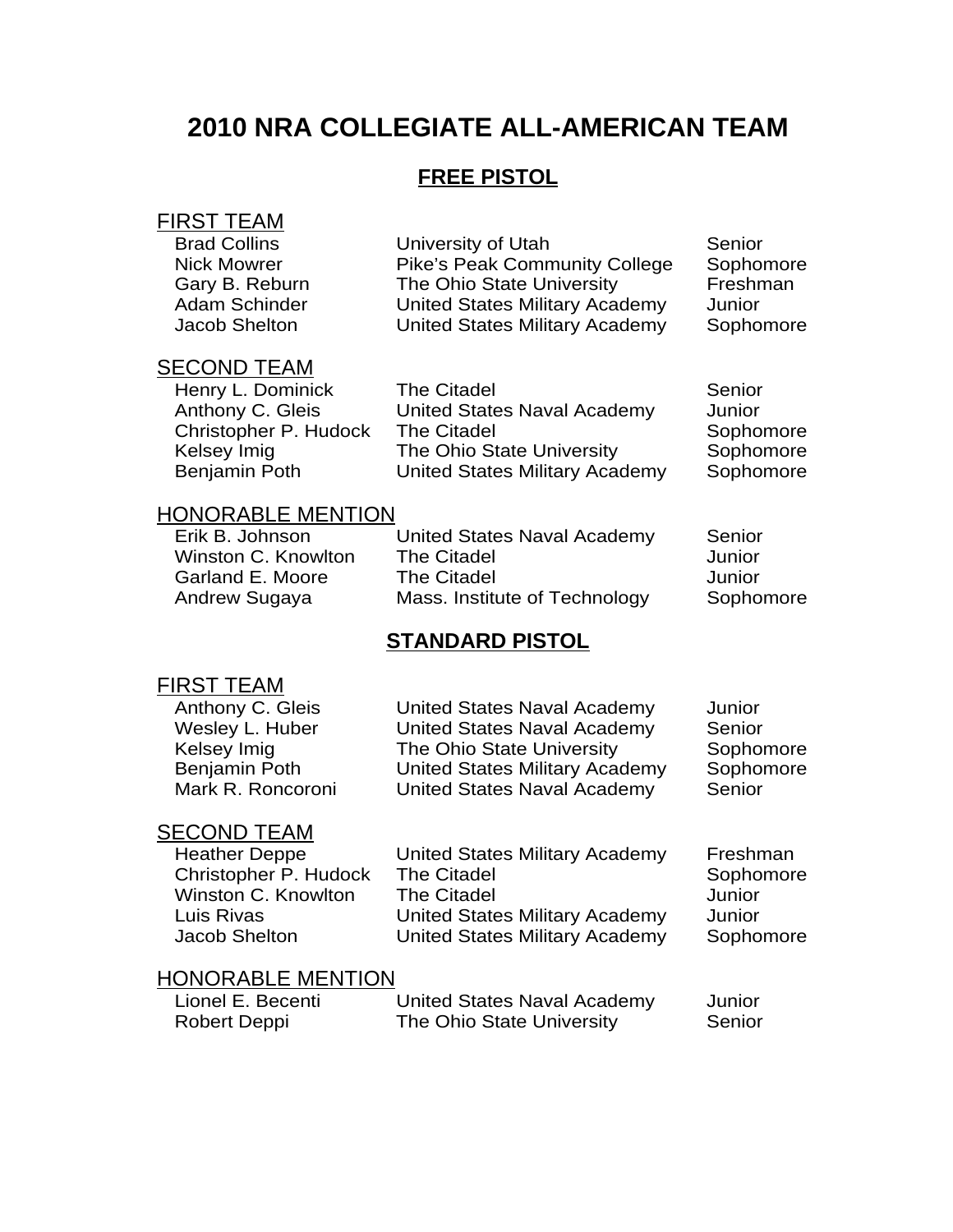## **AIR PISTOL**

#### FIRST TEAM

Kirsten A. Asdal **United States Naval Academy** Freshman Heather Deppe United States Military Academy Freshman Kelsey Imig **The Ohio State University** Sophomore Mark D. Knorr United States Naval Academy Senior Emily J. Meyer United States Naval Academy Sophomore Nick Mowrer Pike's Peak Community College Sophomore Benjamin Poth United States Military Academy Sophomore Mark R. Roncoroni United States Naval Academy Senior Adam Schinder United States Military Academy Junior

### SECOND TEAM

Brad Collins **Example 2** University of Utah Senior Henry L. Dominick The Citadel **Senior** Senior Catherine E. Drake United States Naval Academy Freshman Wesley L. Huber **United States Naval Academy** Senior Erik B. Johnson United States Naval Academy Senior David Matoi United States Military Academy Senior Erin Meadows The Ohio State University Senior Ariana E. Pybus United States Naval Academy Sophomore

### HONORABLE MENTION

Christopher P. Hudock The Citadel Sophomore Nicole P. Lung United States Naval Academy Junior Gary B. Reburn **The Ohio State University** Freshman Caroline Spencer United States Military Academy Junior Andrew Sugaya Mass. Institute of Technology Sophomore

# **SPORT PISTOL**

FIRST TEAM

Heather Deppe United States Military Academy Freshman Kelsey Imig **The Ohio State University** Sophomore

#### SECOND TEAM

Kirsten A. Asdal **United States Naval Academy** Freshman Michelle Ma **Mass.** Institute of Technology Senior Erin Meadows **The Ohio State University** Senior

# HONORABLE MENTION

| Lindsey C. Asdal | United States Naval Academy | Senior    |
|------------------|-----------------------------|-----------|
| Emily J. Meyer   | United States Naval Academy | Sophomore |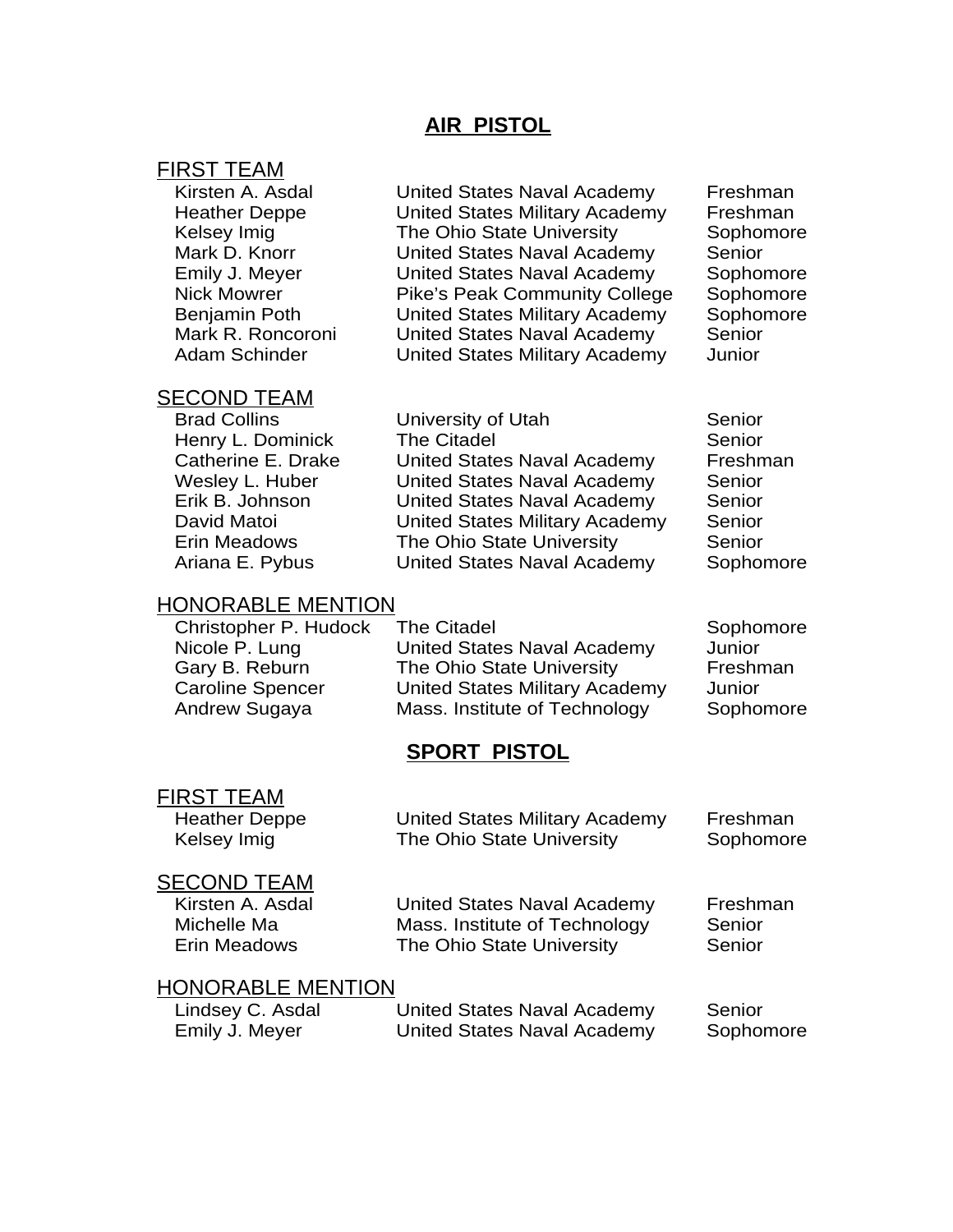# **2010 NRA COLLEGIATE SHOOTING COACHES RECOGNITION AWARDS**

## **NRA DISTINGUISHED COLLEGE COACH**

**Will Hart** - Pistol Coach - Massachusetts Institute of Technology **Dan Jordan** - Rifle Coach - University of Alaska Fairbanks

#### **OUTSTANDING SERVICE TO COLLEGIATE SHOOTING SPORTS**

**Alan Lollar** - Rifle Coach - Murray State University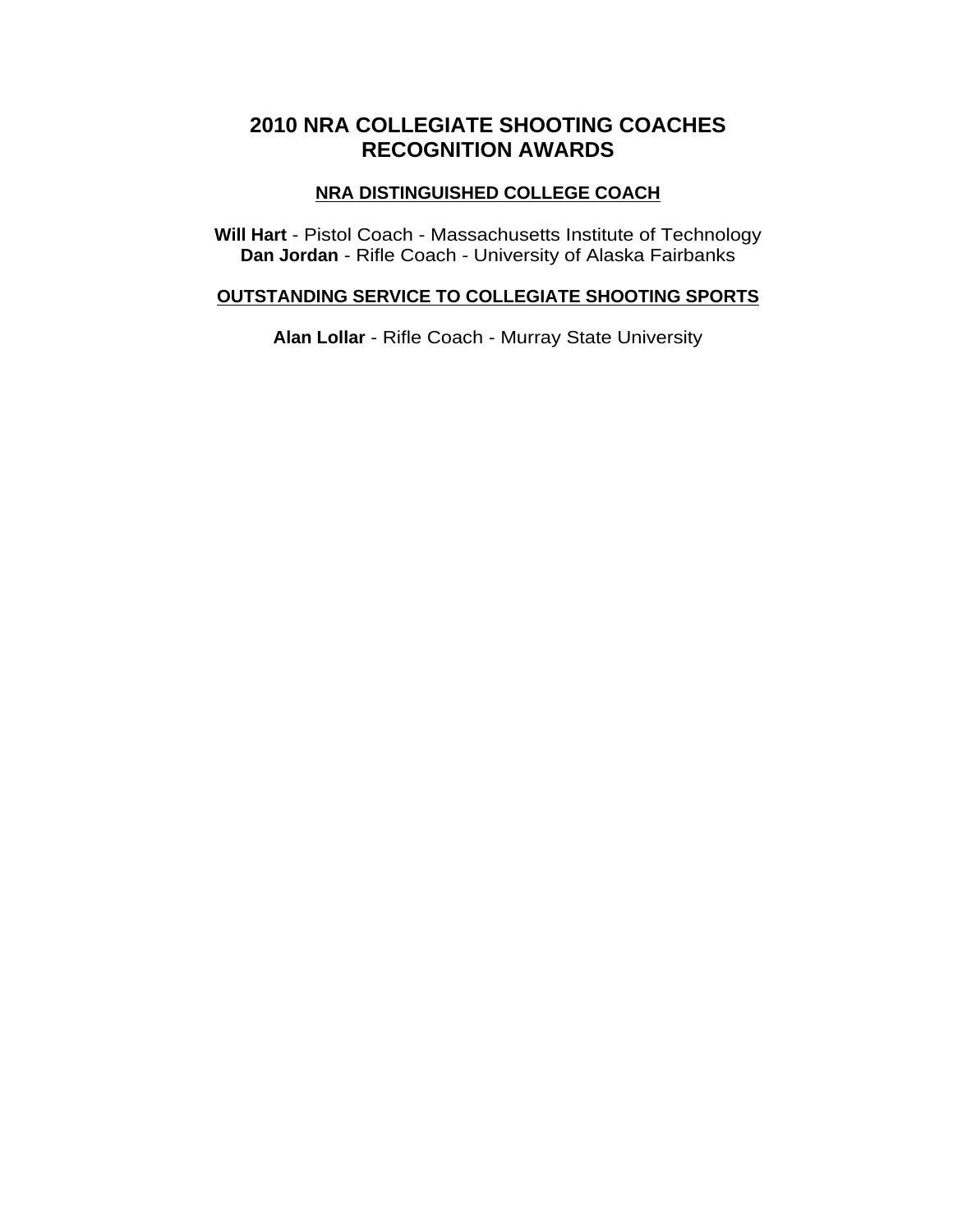# **2010 NRA COLLEGIATE ALL-AMERICAN TEAM**

## **SMALLBORE RIFLE**

# FIRST TEAM

Chris Burleson United States Naval Academy Junior Nicco Campriani West Virginia University Junior Brian Carstensen Jacksonville State University Sophomore Thomas Chandler United States Air Force Academy Junior Brandi Eskew West Virginia University Junior Amanda J. Furrer The Ohio State University Freshman Ashley L. Jackson University of Kentucky Senior<br>
Codv S. Rutter Codv S. Rutter Codv S. Rutter University of Alaska Fairbanks Junior Patrik P. Sartz **University of Alaska Fairbanks** Senior Sarah Scherer **Texas Christian University** Freshman

#### SECOND TEAM

Sarah Beard **Texas Christian University** Freshman Jace W. Bures University of Alaska Fairbanks Senior Dempster Christenson University of Nevada, Reno Sophomore Andrea Dardas **Jacksonville State University** Sophomore William J. Galligan University of Alaska Fairbanks Senior Aaron Holsopple **University of Alaska Fairbanks** Freshman Andrew Lamson West Virginia University Junior Emily Quiner **Murray State University** Freshman Tommy Santelli West Virginia University Junior Bryant Wallizer **West Virginia University** Senior

#### HONORABLE MENTION

Michael Kulbacki West Virginia University Sophomore Erin M. Lorenzen Texas Christian University Senior Kasey L. Meyer **Murray State University** Senior Justin Pentz **Mest Virginia University** Sophomore<br>
Ethan Settlemires **Municial University of Kentucky** Sophomore University of Kentucky Sophomore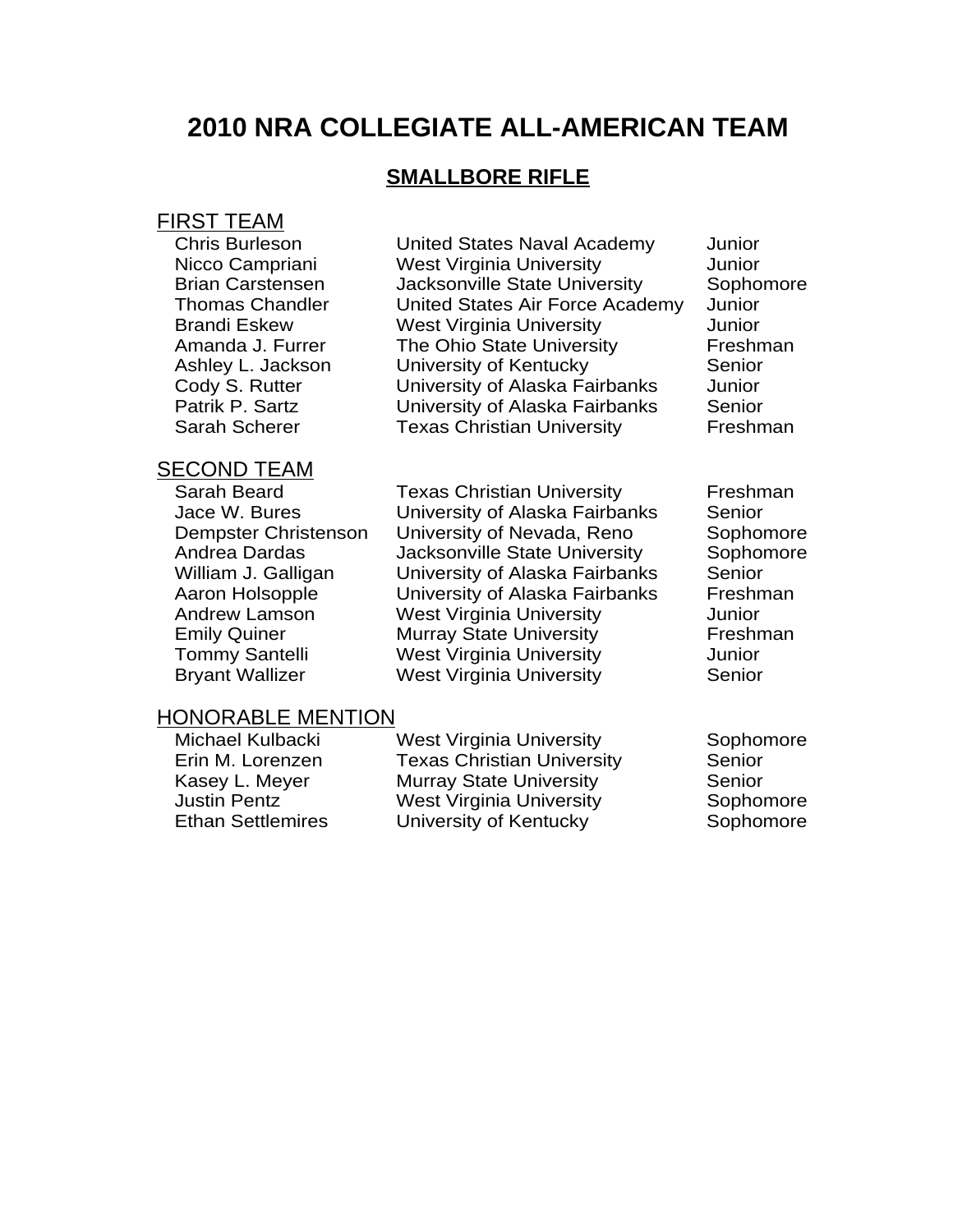# **2010 NRA COLLEGIATE ALL-AMERICAN TEAM**

# **AIR RIFLE**

## FIRST TEAM

Nicco Campriani West Virginia University Junior Thomas Chandler United States Air Force Academy Junior Dustin Chesebro University of Alaska Fairbanks Freshman Ashley L. Jackson University of Kentucky Senior Michael Kulbacki West Virginia University Sophomore Andrew Lamson West Virginia University Junior Alix Moncada University of Texas at El Paso Sophomore Patrik P. Sartz **University of Alaska Fairbanks** Senior Sarah Scherer **Texas Christian University** Freshman Bryant Wallizer West Virginia University Senior

#### SECOND TEAM

Sarah Beard Texas Christian University Freshman Dempster Christenson University of Nevada, Reno Sophomore Thomas E. Csenge University of Kentucky Senior Andrea Dardas **Jacksonville State University** Sophomore Megan English **University of Kentucky** Sophomore Katie Fretts **Electube Control Control Control** Creative Katie Freshman<br>
Erin M. Lorenzen Fexas Christian University Senior Texas Christian University Senior Caitlin Morrissey Texas Christian University Freshman Simone C. Riford Texas Christian University Senior Cody S. Rutter University of Alaska Fairbanks Junior

#### HONORABLE MENTION

Chris Burleson United States Naval Academy Junior Andrea Palafox University of Texas at El Paso Sophomore Tommy Santelli West Virginia University Junior Ethan Settlemires **University of Kentucky** Sophomore